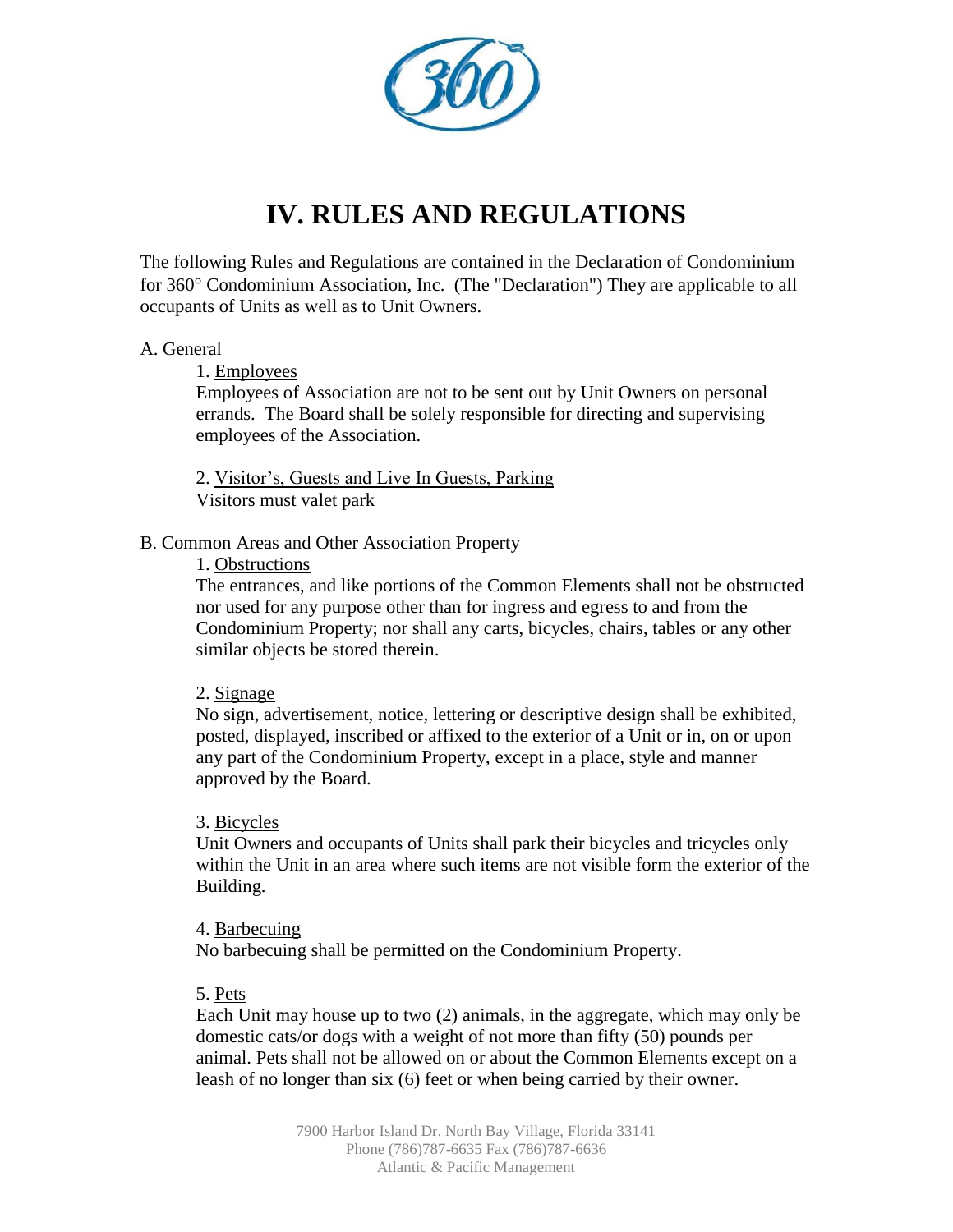#### C. Individual Unit and Unit Owners

1. Personal property

Personal Property of Unit Owners must be stored in their respective Units.

#### 2. Access to Units by Association

Association shall have the right to retain a pass key to all Units for the purpose of access to such Units during reasonable hours, when necessary for the maintenance, repair, or replacement of any Common Elements or for making emergency repairs which are necessary to prevent damage to the Common Elements or to another Unit or Units. If a lock is altered or a new lock installed, Unit Owner shall provide Association with an additional key and security code, if applicable.

# 3. Move-In/Move-Out

Building A (7900 Harbor Island Drive) and Building C (7914 & 7918 Harbor Island Drive):

The move will take place no earlier than 8 a.m. and be must concluded no later than 5 p.m. - Monday through Friday and no earlier than 9 a.m. and must be concluded no later than 4 p.m. – Saturday.

Building B (7910 Harbor Island Drive): 9 a.m. through 5 p.m. and only Monday through Fridays.

# 4. Trash Disposal

No garbage cans, supplies, milk bottles or other articles shall be placed on the balconies, terraces, and patios or on any Common Elements except for designated trash areas, if any. No linens, cloths, clothing, curtains, rugs, mops or laundry of any kind, or other articles, shall be shaken or hung from any windows, doors, balconies, terraces, patios or other portions of the Condominium Property. No Unit Owners shall permit anything to fall from a window or door of the Condominium Property, nor sweep or throw from the Condominium Property any dirt or other substance into any of the balconies, terraces, and patios or upon the Common Elements.

All refuse must be deposited and placed in areas designated for refuse disposal

#### 5. Noise Restrictions

Unit Owner shall not make or permit any disturbing noises in the Unit by the Unit Owner or Unit Owner's family, servants, employees, agents, visitors or licensees, nor permit any conduct by such persons that will interfere with the rights, comforts or conveniences of other residents. No Unit Owner shall play or permit to be played any musical instrument, nor operate or permit to be operated a phonograph, television, radio, or sound amplifier in his Unit in such a manner as to disturb or annoy other residents. No Unit Owner shall conduct, nor permit to be conducted vocal or instrumental instruction at any time, which disturbs other residents.

#### 6. Electronic Installations